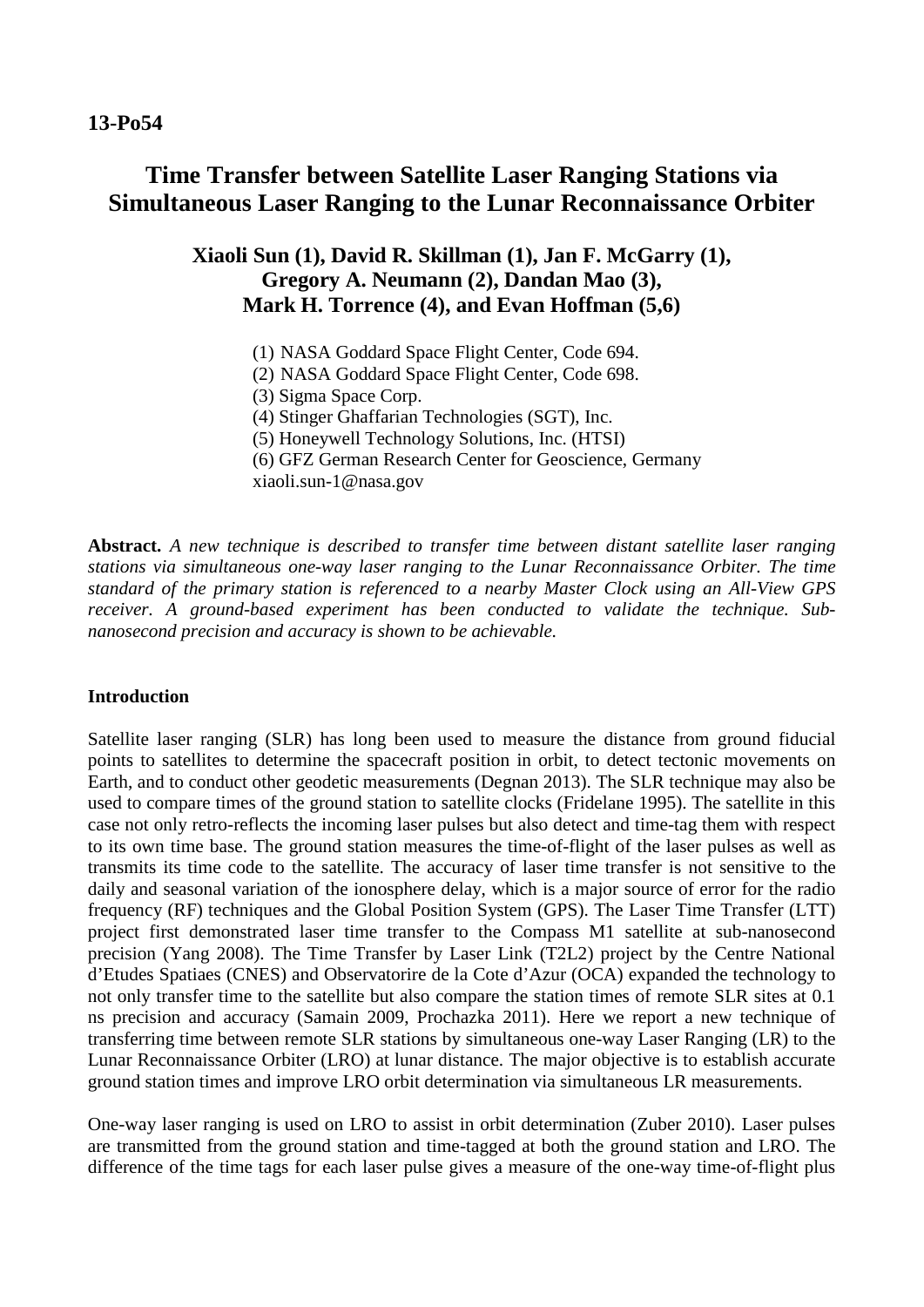an offset. The time bases at ground and LRO are sufficiently stable so that the one-way time-offlight measurement is sufficient to capture all the orbit dynamics plus a slow varying time offset. The ground station time and the LRO clock time can be solved independently using other means. The major advantage of one-way laser ranging is the low signal propagation loss, which increases as the square instead of the fourth power of the distance. A 22-mm diameter LR telescope on LRO is sufficient for LRO to detect laser pulses from most of the SLR stations with ample link margin. The LR receiver telescope is mounted on and co-aligned with the high gain RF antenna which is pointed to Earth whenever LRO is in the near side of the Moon. The LR receiver field of view is wide enough to cover the entire Earth so that SLR stations at different parts of the world can range to LRO simultaneously.

Although LRO LR system was originally designed for single ground station ranging at a time, it was found that it could easily detect and record laser pulses from multiple ground stations simultaneously. The results of these simultaneous LR measurements can be used to compare the SLR station times or transfer time from one to the other using times-of-flight estimated from RF tracking. The accuracy of the time transfer depends only on the difference of the times-of-flight from each ground station to the spacecraft. Since LRO is much further away compared to near Earth satellites, we can tolerate a much larger uncertainties in the times-of-flight from each SLR station to LRO than those required in the T2L2 measurements. We will show in the subsequent sections that the times-of-flight estimated from conventional RF tracking are sufficient for time transfer at subnanosecond accuracy without the need for a 2-way laser ranging as in the T2L2 project.

The Next Generation Satellite Laser Ranging (NGSLR) station at Greenbelt, Maryland, serves as the primary LRO LR station. Its time base has recently been improved to nanosecond precision and accuracy by employing the hydrogen maser clock at the nearby Very Long Baseline Interferometry (VLBI) site via optical fibers. An All-View GPS receiver is used to monitor the hydrogen maser time against the GPS time. The United State Naval Observatory (USNO) in Washington, DC, also provides its All View GPS receiver data in reference to the master clock. The NGSLR time can thus be referenced to the USNO master clock by differencing the results of the two All-View GPS receivers. Because of the proximity of the two sites, the ionosphere effects on the GPS signals are similar and the effects are largely canceled out. As a result, one can transfer the time of the USNO master clock to a distant ground station via simultaneous LRO LR with NGSLR, as depicted in Figure 1.



**Figure 1.** Concept of laser time transfer via simultaneous LRO LR measurements.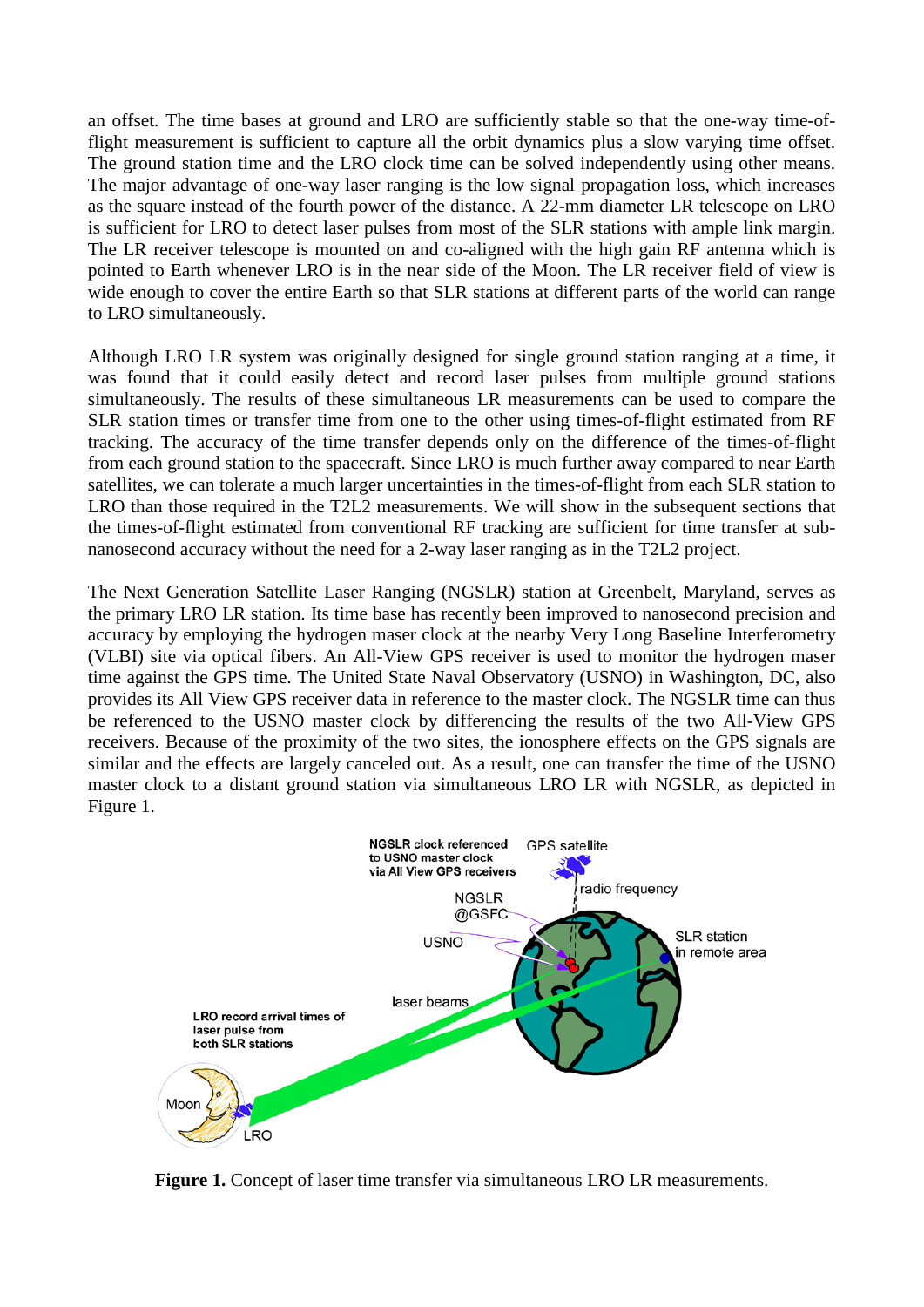The concept of LRO LR time transfer has been verified on ground between NGSLR and the nearby Mobile Laser System (MOBLAS-7) at NASA Goddard Space Flight Center (GSFC) by ranging to a fixed target and recording the laser pulse arrival times at the target as in LRO. Several simultaneous LRO LR measurements were conducted from NGSLR and MOBLAS-7 in the past year and data analysis is on-going. In this paper, we will describe the principle of operation, error analysis, and the ground test results.

#### **Comparing SLR Station Times via Simultaneous Laser Ranging to LRO**

In LRO LR operation the ground station transmits laser pulses and time-tags the pulses with respect to its own time base. The LR receiver at LRO time-tags all the received laser pulses in reference to its own time base and sends these time tags to Earth for post data processing. The time tags from LRO and the ground station are then paired up based on estimated ranges and the station pulse train patterns. The difference of the two time tags in a pair measures the one-way laser pulse time-offlight. In simultaneous LR operation, LRO records laser pulse arrival times from all participating ground stations. These laser pulse arrival time tags from LRO are paired up with the corresponding ground station laser emission time tags in post data processing according to the unique laser characteristics of the station. Figure 2 shows the geometry and timing diagram of a two-station simultaneous LRO LR operation.





In the absence of measurement error, the times-of-flight of laser pulses from the ground station SLR-1 to LRO can be expressed as

$$
t_{Lca}(i) = (tca_i - t_{c0}) - (ta_i - t_{a0}) = (tca_i - ta_i) - (t_{c0} - t_{a0})
$$
\n(1)

where  $t_{lca}(i)$  is the time-of-flight of  $i<sup>th</sup>$  laser pulse in the sequence,  $tca_i$  is the time-tag of the laser pulse received at LRO,  $ta$ , is the time-tag of the corresponding laser pulse transmitted from the ground station SLR-1,  $t_{on}$  is the origin, or the reference time, of the SLR-1 clock, and  $t_{on}$  is the reference time of the LRO clock.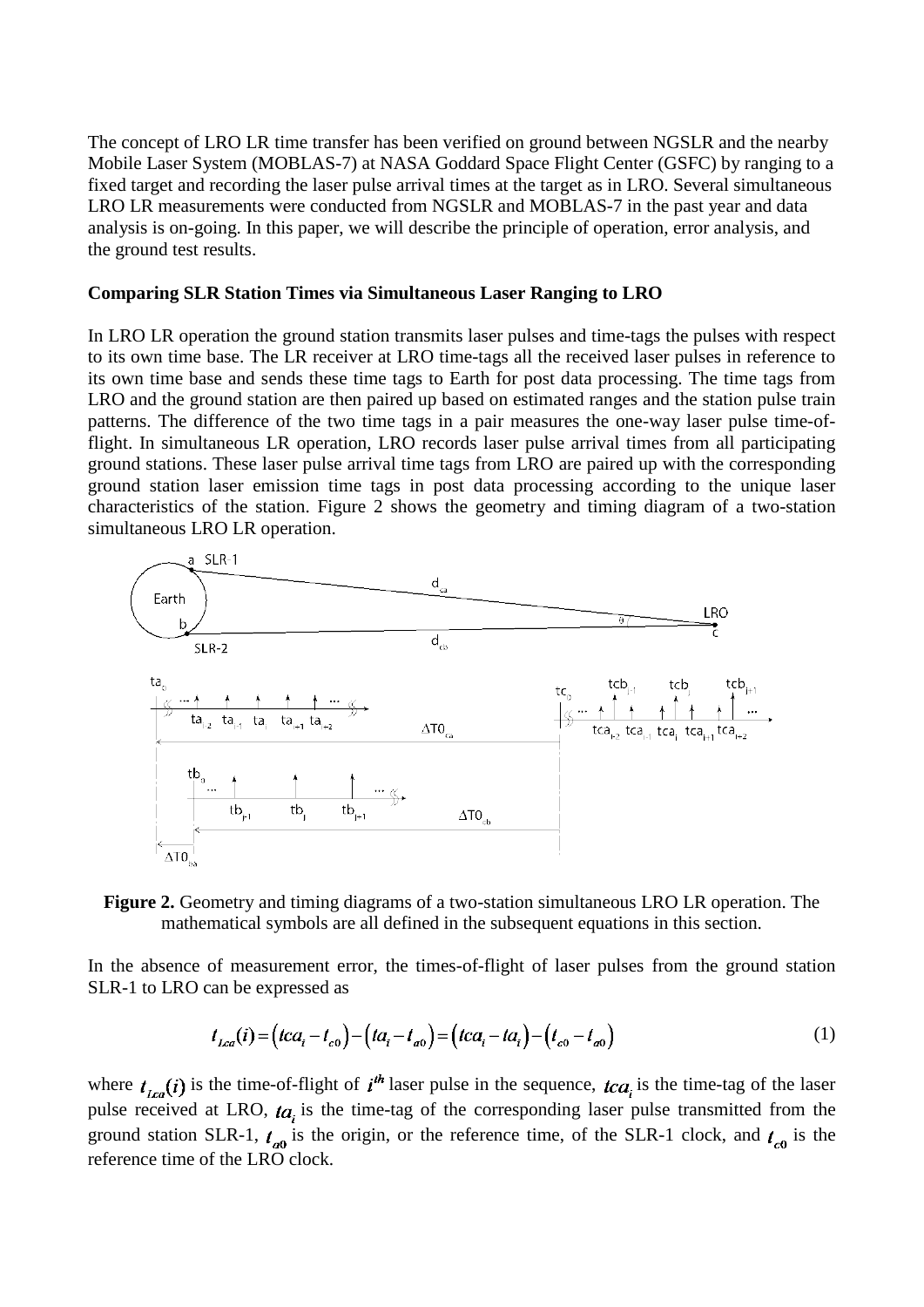Similarly, the times-of-flight of laser pulses from the second ground station, SLR-2, to LRO,  $t_{\text{tot}}(j)$ , can be written as

$$
t_{Leb}(j) = (tcb_j - t_{c0}) - (tb_j - t_{b0}) = (tcb_j - tb_j) - (t_{c0} - t_{b0})
$$
\n(2)

where  $\kappa b_j$  is the time-tag of the  $j^{\text{th}}$  laser pulse received at LRO,  $t b_j$  is the time-tag of the corresponding laser pulse transmitted from the ground station SLR-2, and  $t_{b0}$  is the reference time, of the SLR-2 clock.

The difference of the reference times of the clocks at LRO and the ground stations are given by

$$
\Delta T 0_{\alpha a} = t_{c0} - t_{a0} = (tca_i - ta_i) - t_{Lca}(i)
$$
  
\n
$$
\Delta T 0_{ab} = t_{c0} - t_{b0} = (tcb_j - tb_j) - t_{Lcb}(j)
$$
\n(3)

and

$$
\Delta T \theta_{ba} = t_{b0} - t_{a0} = \Delta T \theta_{cb} - \Delta T \theta_{ca}
$$
  
= 
$$
\left[ \left( tcb_j - tb_j \right) - \left( tca_i - ta_i \right) \right] - \left[ t_{Leb}(j) - t_{La}(i) \right]
$$
  
= 
$$
\Delta Tcb_j - \Delta Tca_i - \Delta T L_{ij}.
$$
 (4)

where  $\Delta Tcb_i$  and  $\Delta Tca_i$  are the raw LRO LR times-of-flight for SLR-2 and SLR-1, respectively, and  $\Delta T L_{i,i}$  is the difference of the two times-of-flight at the sampling times.

Therefore, time offset between the two ground stations can be solved as long as the difference of the two times-of-flight can be obtained from the RF tracking results. Although these times-of-flight estimates are not as accurate and precise as those from two-way laser ranging, the errors in the differences of the two times-of-flight are small. When one of the ground station clocks is calibrated to a standard time, such as the Coordinated Universal time (UTC), it can effectively transfer its time to the other ground station through such a simultaneous LRO LR operation.

The accuracy and the precision of the time transfer depend on the quality of the LRO LR measurements and the time-of-flight estimates from the RF tracking. The LRO LR measurements typically have a standard deviation of about 0.5 ns for a single detected laser pulse and can be reduced by averaging over the results from many laser pulses. The uncertainties of the time-offlight estimates for LRO from the RF tracking data analysis is <100 m. We will show next that the error in the time transfer due to these range uncertainties can be  $<<1$  ns.

Considering the case shown in Figure 3, the error in the difference of the ranges from the ground stations to LRO,  $\delta r$ , due to an error in LRO orbit position estimation,  $\epsilon$ , can be expressed as,

$$
\delta r = (r_b' - r_a') - (r_b - r_a) = (r_b' - r_b) - (r_a' - r_a). \tag{5}
$$

Since

$$
r_a' = (r_a^2 + \varepsilon^2 + 2r_a \varepsilon \cos \alpha_a)^{1/2} \approx r_a \left( 1 + 2 \frac{\varepsilon}{r_a} \cos \alpha_a \right)^{1/2} \approx r_a \left( 1 + \frac{\varepsilon}{r_a} \cos \alpha_a \right)
$$
  

$$
r_b' \approx r_b \left( 1 + \frac{\varepsilon}{r_b} \cos \alpha_b \right)
$$
 (6)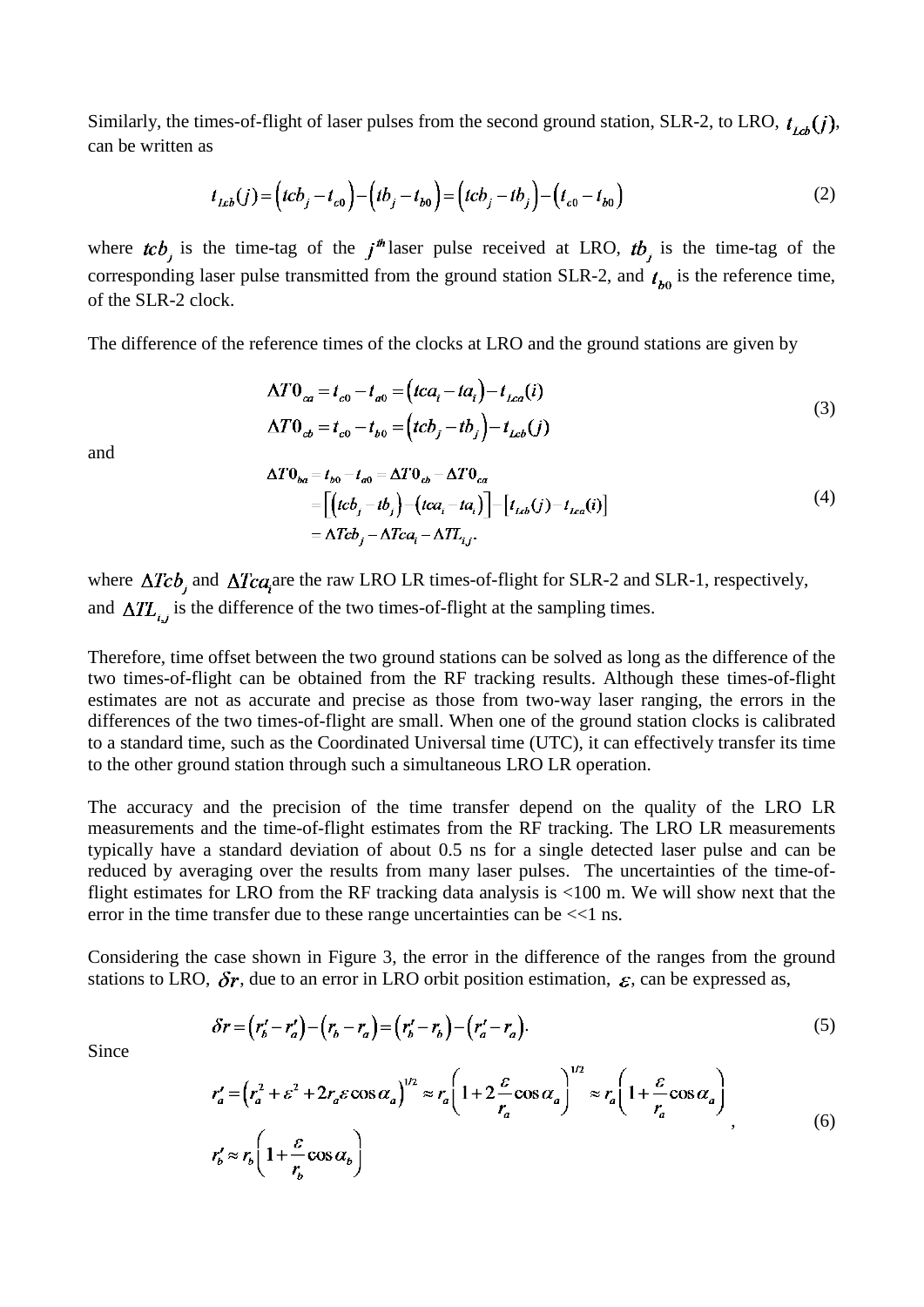the difference of the ranges for small angles can be approximated as

$$
\delta r = \varepsilon \left( \cos \alpha_b - \cos \alpha_a \right) \approx \varepsilon \left( \alpha_a^2 - \alpha_b^2 \right). \tag{6}
$$

Consider the worst case when  $\alpha_h = 0$  and the two ground stations are half the globe away, then  $\alpha_b \le 0.0168$ ,  $|\delta r| \le 2.8 \times 10^{-4} |\varepsilon|$ . For a 100-m LRO orbit determination uncertainty, the resultant error in the difference of the two light paths is  $\langle 2.8 \text{ cm}, \text{ or } \langle 0.1 \text{ ns in time.} \rangle$ 



**Figure 3.** Geometry of a two-station simultaneous LRO LR operation and the effects of the spacecraft range estimate error.

(6)

The LRO orbit position uncertainties post data processing is usually about 10 m and its effect on time transfer should be negligible compared to other source of errors.

# **Validation of the Time Transfer Technique Using a Ground Target**

Ground tests were performed from NGSLR and MOBLAS-7 to two calibrated targets. The time offsets from the event timer to the telescope invariant points at both of the stations had been calibrated to within 1 ns. The laser emission timing pulses, or the start pulses, from MOBLAS-7 were also transmitted to NGSLR over a coax cable and time-tagged with the event timer at NGSLR. An optical receiver and an event timer were setup at the target to detect and time-tag the laser pulses as in LRO. NGSLR and MOBLAS-7 transmitted and time-tagged laser pulses as in a simultaneous LRO LR operation for about an hour. The test was repeated to a different ground target separated  $by10^{\circ}$  in azimuth. Figure 4 shows the test results.



**Figure 4.** Time offset between NGSLR and MOBLAS-7 solved from the simultaneous one-way laser ranging.